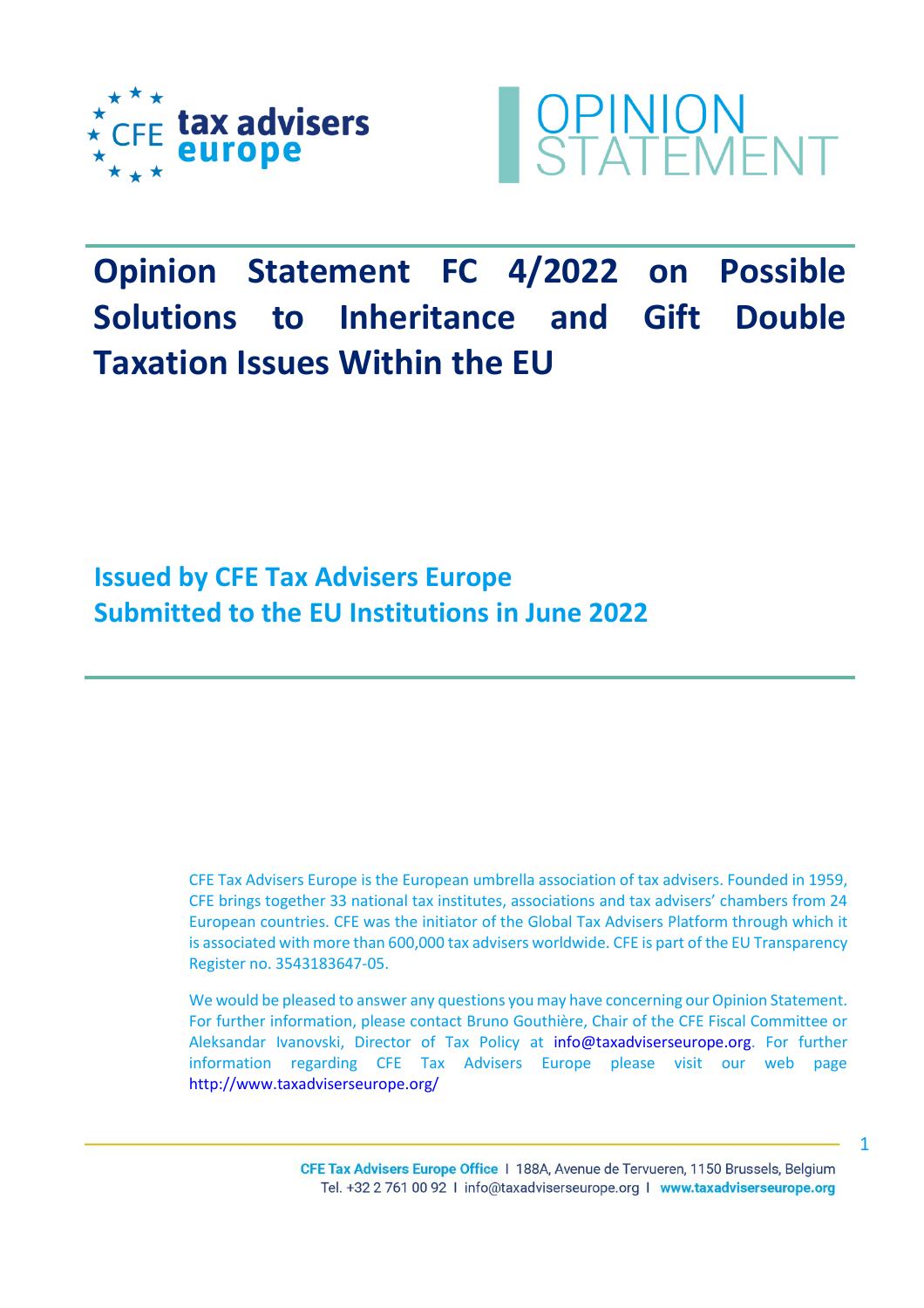



## **1. Introduction**

CFE Tax Advisers Europe welcomed the work of the European Commission in their report<sup>1</sup> completed in 2016, in which an expert group assembled by the Commission examined methods of improving issues facing EU citizens in relation to cross border inheritance tax obstacles.

CFE Tax Advisers Europe also welcomed the European Commission initiative launched in 2021 to address administrative issues experienced cross-border by EU citizens. Although much has been achieved in the past, EU citizens continue to face excessively complex administrative procedures, other barriers, or divergent interpretation of tax treaties. As a result, citizens and companies often are prevented from fully exploring the possibilities of the Single Market and the four freedoms guaranteed within the EU treaties.

In recent years, there has been a raft of measures which seek to reduce tax evasion throughout the EU, the aims of which CFE has fully supported. However, CFE equally welcomes that more attention is now being brought to cases of double taxation throughout the EU, and hope EU Member States can arrive at unanimous solutions to these problems.

CFE believes cross border inheritance tax issues have only become more complex in recent years, and is taking this opportunity to highlight these issues experienced in practice by its members. CFE believes in addition that similar issues should be dealt with as far as gift taxes are concerned as the situation is generally similar or even worse as there are only relatively few tax treaties covering gift taxes.

## **2. Issues in Practice & Potential EU Commission Intervention**

The European Commission 2016 report identified the main problematic situations as those involving member residence status and issues where taxation rests with the heirs and beneficiaries. These are issues that CFE Member Bodies continue to experience in practice.

#### *Spanish real estate*

CFE is aware of a Finnish case concerning cross-border inheritance taxes, KHO 2015:31, from the Finnish Supreme Administrative Court, in which a deceased person, B, was a Finnish tax resident at the time of his/her death in 2010. B had owned real estate in Spain. B had four heirs;

<sup>1</sup> European Commission, Directorate-General for Taxation and Customs Union, Ways to tackle inheritance cross-border tax obstacles facing individuals within the EU : report of expert group, Publications Office, 2016, **<https://data.europa.eu/doi/10.2778/83982>**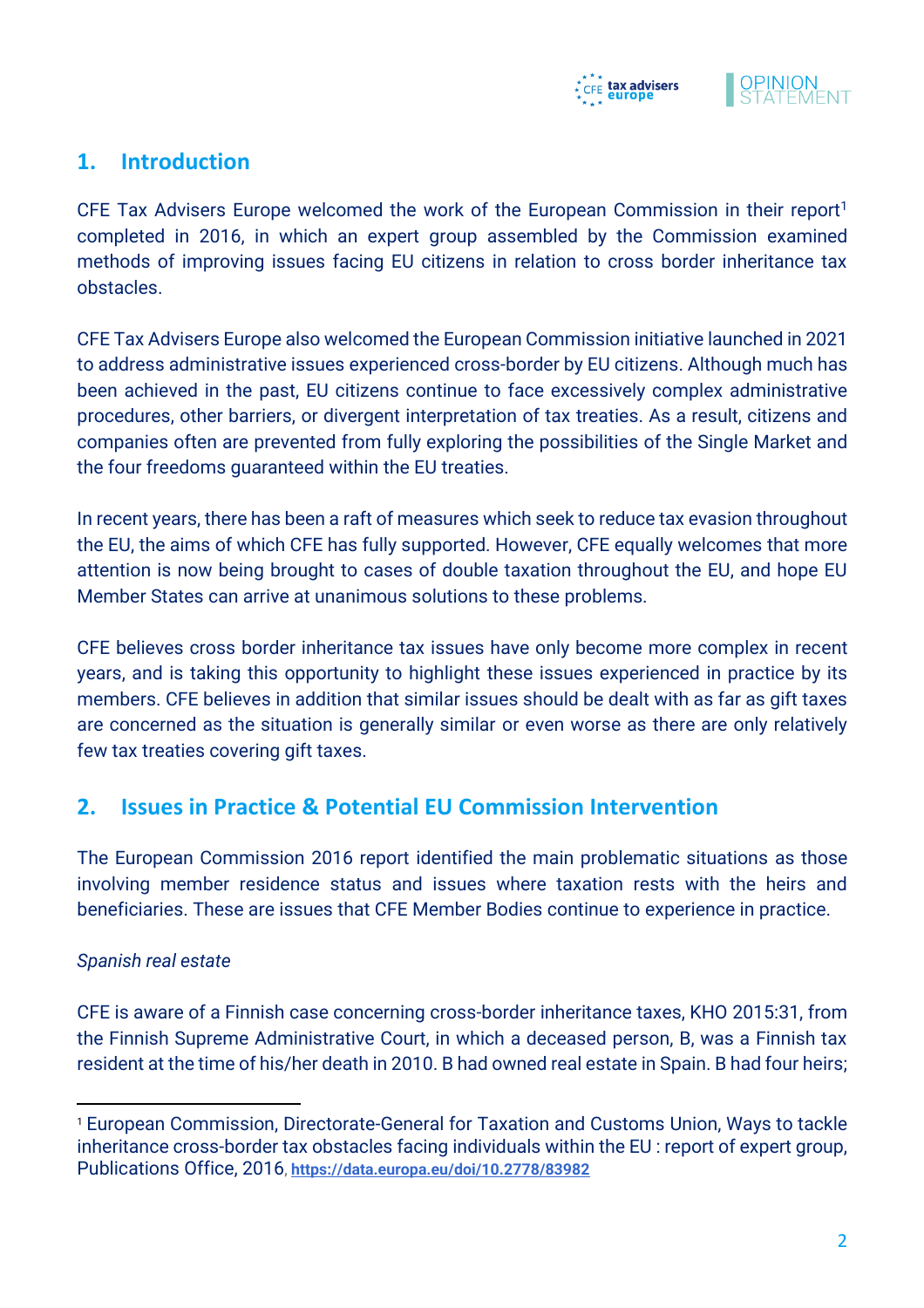



heir A was a Finnish citizen but Luxembourg resident, another heir X who was a Swedish resident, and two other Y and Z were Finnish residents.

All heirs had to pay inheritance tax in Spain on Spanish real estate. The tax paid by Y and Z was credited in Finland from their Finnish inheritance tax due on Spanish real estate.

The tax paid by A was originally not credited by the Finnish tax office. Further, no tax credit was available in Luxembourg as no tax was imposed on the Spanish real estate by Luxembourg.

The Supreme Administrative Court held that the Finnish Inheritance and Gift Tax Act restricted the free movement of capital due to A would not had received tax credit whereas Y and Z benefitted from such a tax credit. Ultimately, a tax credit was granted to Luxembourg resident A.

#### *Double taxation of movable property*

If a European citizen has movable property abroad, there should be an avoidance of double taxation on the movable and immovable property alike. In Belgium, differences in treatment between movable and immovable property in inheritance tax law (double taxation was only avoided on foreign immovable property) was held to be unconstitutional, in the judgment of the Belgian Constitutional Court nr. 80/2021 from 3 June 2021. The Court held that given that when the law was instated in the beginning of the 20th century the legislator's arguments from that time were no longer valid anymore.

#### *Deduction of costs*

In the ECJ Case C-394/20 from 21 December 2021, a deceased person and their heir were Austrian residents, and the heir inherited immovable property situated in Germany. Due to the German inheritance tax law the liabilities under the reserved portion were not deductible as debts under the succession, from the value of the inheritance, as neither the deceased nor the heir had their place of residence or habitual residence in Germany. The same liabilities might be deducted in full if at least one of them had his/her place of (habitual) residence in that Member State. This means that inheritances between non-residents relating to such immovable property are subject to a heavier tax burden than those involving at least one resident and therefore has the effect of reducing the value of the inheritance.

The ECJ concluded that such national legislation constitutes a restriction of the movement of capital within the meaning of art. 63(1) and 65 TFEU.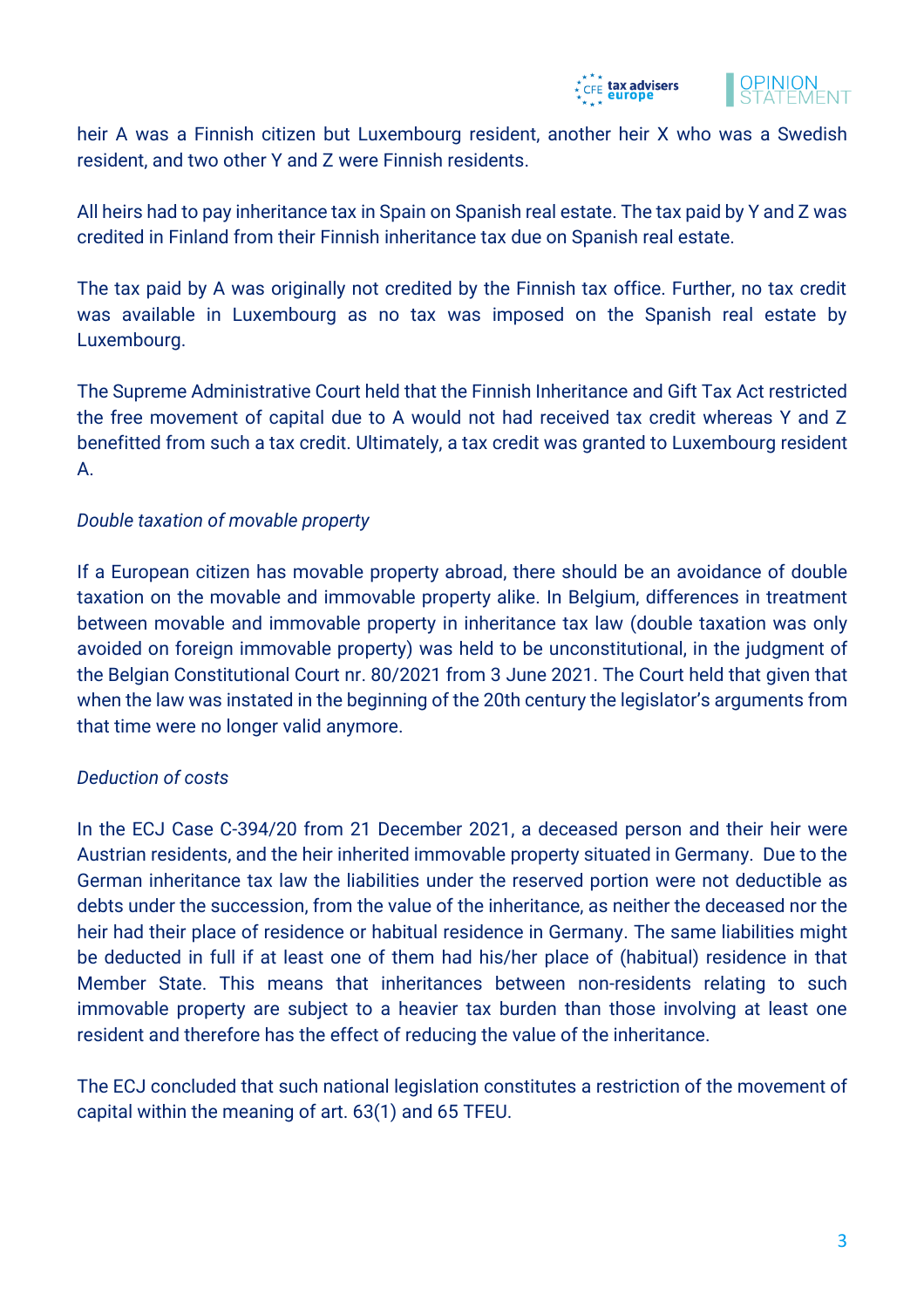



#### *Harmonisation?*

CFE is of the view that some sort of harmonisation should exist at EU level concerning inheritance taxes, at a minimum in the form of an EU Recommendation. CFE wants to stress that avoidance of double taxation is critical, and cases such as the ones identified in Finland, Belgium and Germany are not isolated incidents. Often, taxpayers choose not to litigate cases of double taxation or denial of tax relief, due to the costs involved or because they don't realise that double taxation should be avoided based on constitutional or European freedoms.

Although CFE appreciate that unless there is a double tax treaty, there is not a problem from the EU law perspective, CFE also observes that there are very few double tax treaties on inheritance taxes and that many of these treaties have not been adapted/concluded in recent years, compounding issues experienced by increasingly more European citizens who avail themselves of the right of free movement in the EU (there are even less treaties covering gift taxes). CFE believe there should also be special rules for transfer of enterprises and taxes.

As more citizens exercise their right to the freedom of movement, avoiding double taxation in inheritance taxes should become increasingly important to the European Commission, and action can be taken, in particular where Member States have wrongly invoked *acte clair* in a situation, by following up with infringement proceedings. The fact there is very little ECJ case law in the field may be indicative of more instances where Member States have indeed wrongly invoked *acte clair*.

A multilateral treaty championed by the European Commission and/or Member States would also be in the interest of Member States and their citizens. Given double taxation is often not avoided as there are few double tax treaties, a potential solution is to develop a multilateral model to be issued at EU level, which would enter into force after a certain number of Member States adhere to it. By Member States considering where there are mismatches between the countries, and working to fill these gaps, concepts of inheritance tax that are problematic for its citizens could be harmonised.

### **4. Conclusion**

CFE stands ready to support the Commission in addressing the issues identified in the above and in any Commission action that would alleviate the problems of double taxation in inheritance and gift tax.

From the CFE perspective, double taxation in general continues to be an issue, despite positive developments such as the enactment of the EU Dispute Resolution Mechanisms Directive. Relief of double taxation should continue to be a priority for Member States and the European Union in areas of shared competence.